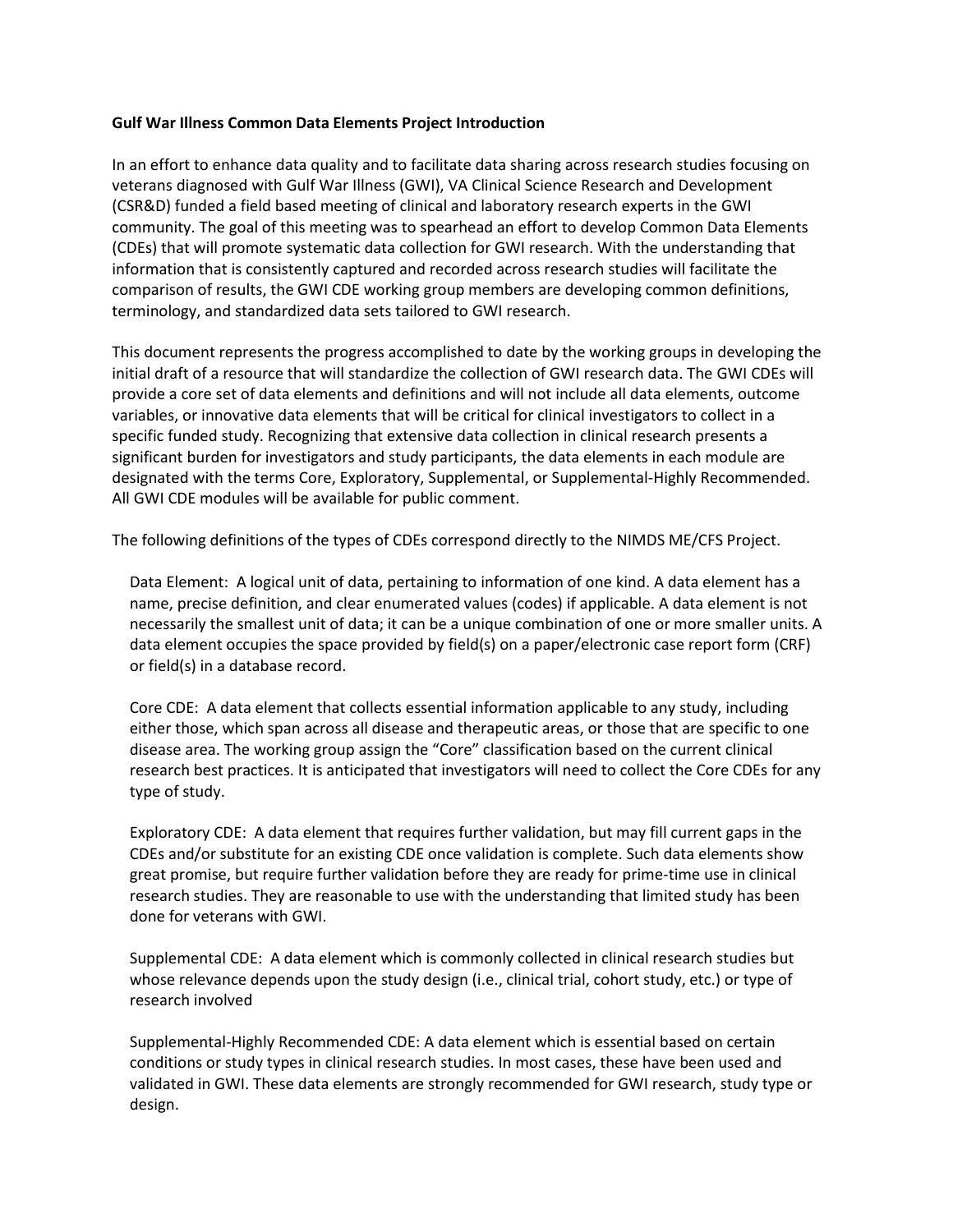To develop the GWI CDEs, the GWI working groups first focused on the data elements developed by the NIMDS Myalgic Encephalomyelitis/Chronic Fatigue Syndrome (ME/CFS) working groups which are divided into 11 subgroups:in the domains of: Baseline/Covariate, Fatigue, Post-Exertional Malaise, Sleep, Pain, Neurologic/Cognitive/CNS Imaging, Autonomic, Neuroendocrine, Immune, Quality of Life/Functional Status/CPET/Activity, Biomarkers. CDEs specific to GWI will be suggested in other domains relating to occupational military exposure and military experience as well as to clinical manifestations of diseases experienced by veterans with GWI (i.e. gastrointestinal, dermatological, and respiratory diseases).

All GWI CDE modules will be available for public comment. The final draft will include references corresponding to all instruments in all domains. These GWI Common Data Elements are developed by clinical research experts from the community, with administrative support from Nancy Klimas, MD, Devra Cohen, MPH, Kim Sullivan, PhD, and Becky McNeil, PhD. Please direct any questions to Nancy Klimas at [nklimas@nova.edu](mailto:nklimas@nova.edu) or Devra Cohen a[t dcohen1@nova.edu.](mailto:dcohen1@nova.edu)

Source: The NIMDS ME/CFS Project is funded in whole or in part with Federal funds from the National Institute of Neurological Disorders and Stroke, National Institutes of Health under Contract No. HHSN271201700064C (Oct. 2017 current), Contract No. HHSN271201200034C (Oct. 2012 - Sept. 2017) and Contract No. N01-NS-7-2372 (May 2002 - Sept. 2012).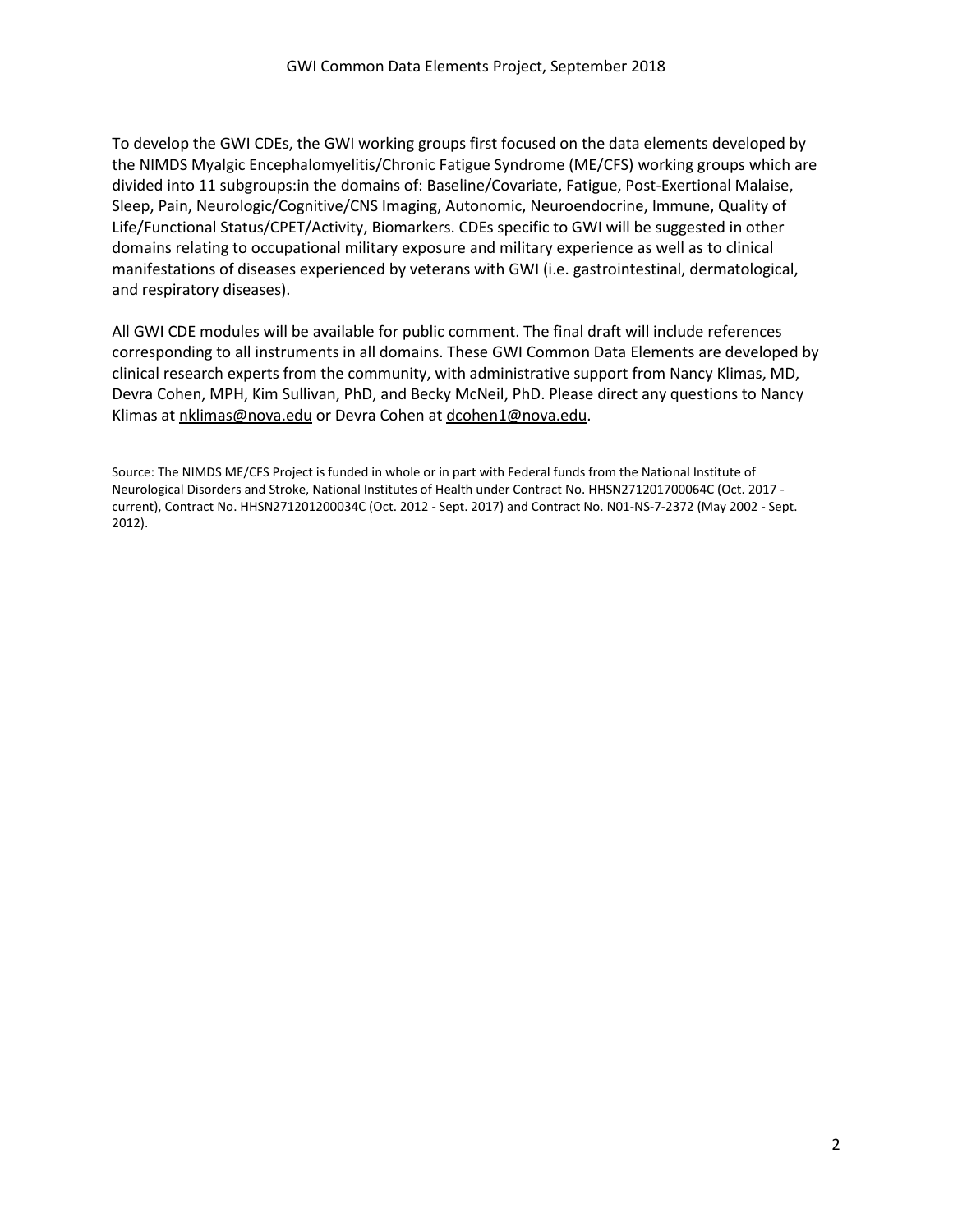## **Draft Module Recommendations (version 1.0)**

| <b>Module: Fatigue</b><br>(Preliminary draft)                                                                                                                                                                                          |                                                                                                                     |
|----------------------------------------------------------------------------------------------------------------------------------------------------------------------------------------------------------------------------------------|---------------------------------------------------------------------------------------------------------------------|
| Instrument name<br><b>Fatigue Severity Scale</b><br>Checklist for Individual Strength-Fatigue<br>PROMIS Fatigue short form<br>Neuro-QoL fatigue<br>Modified Fatigue Impact Scale<br>Multidimensional Fatigue Inventory<br>POMS fatigue | Recommendation<br>Supplemental<br>Supplemental<br>Supplemental<br>Supplemental<br>Supplemental<br>Core<br>Undecided |
| <b>General comments:</b> There are many instruments to measure fatigue. There is redundancy between                                                                                                                                    |                                                                                                                     |

some instruments and the commonly used symptom assessments (Kansas and the DePaul Symptom Questionnaire). Specific instruments may be more relevant to dimensions examined in a given study and should be considered on a per-study basis.

| <b>Module: Sleep</b>                         |                                   |
|----------------------------------------------|-----------------------------------|
| Instrument name                              | Recommendation                    |
| Sleep Questions for All Studies              | Exploratory                       |
| Sleep Focused Study Questionnaire            | Exploratory                       |
| Sleep Assessment Questionnaire-Moldofsky     | Exploratory                       |
| Pittsburgh Sleep Quality Index               | Supplemental - Highly recommended |
| <b>Stanford Sleepiness Scale</b>             | Exploratory                       |
| Sleep Disorders Screening Checklist          | Exploratory                       |
| <b>Holland Sleep Disorders Questionnaire</b> | Exploratory                       |
| <b>Epworth Sleepiness Scale</b>              | Supplemental - Highly recommended |
| Nonrestorative Sleep Scale                   | Exploratory                       |
| <b>Global Sleep Assessment Questionnaire</b> | Exploratory                       |
| Restorative Sleep Questionnaire              | Exploratory                       |
|                                              |                                   |

General comments: There is redundancy between sleep instruments and the commonly used symptom assessments (Kansas and the DePaul Symptom Questionnaire). For many studies, the sleeprelated symptoms included in the symptom assessment are sufficient to address the needs of studies for which sleep is not a primary outcome. We thus recommend that sleep instruments be considered supplemental, so as to not increase participant burden. Sleep instruments should be selected with respect to specific study goals. For example, studies focused on daytime aspects of sleepiness might prefer the Epworth Sleepiness Scale, while those focused on night-time aspects may choose the Pittsburgh Sleep Quality Index.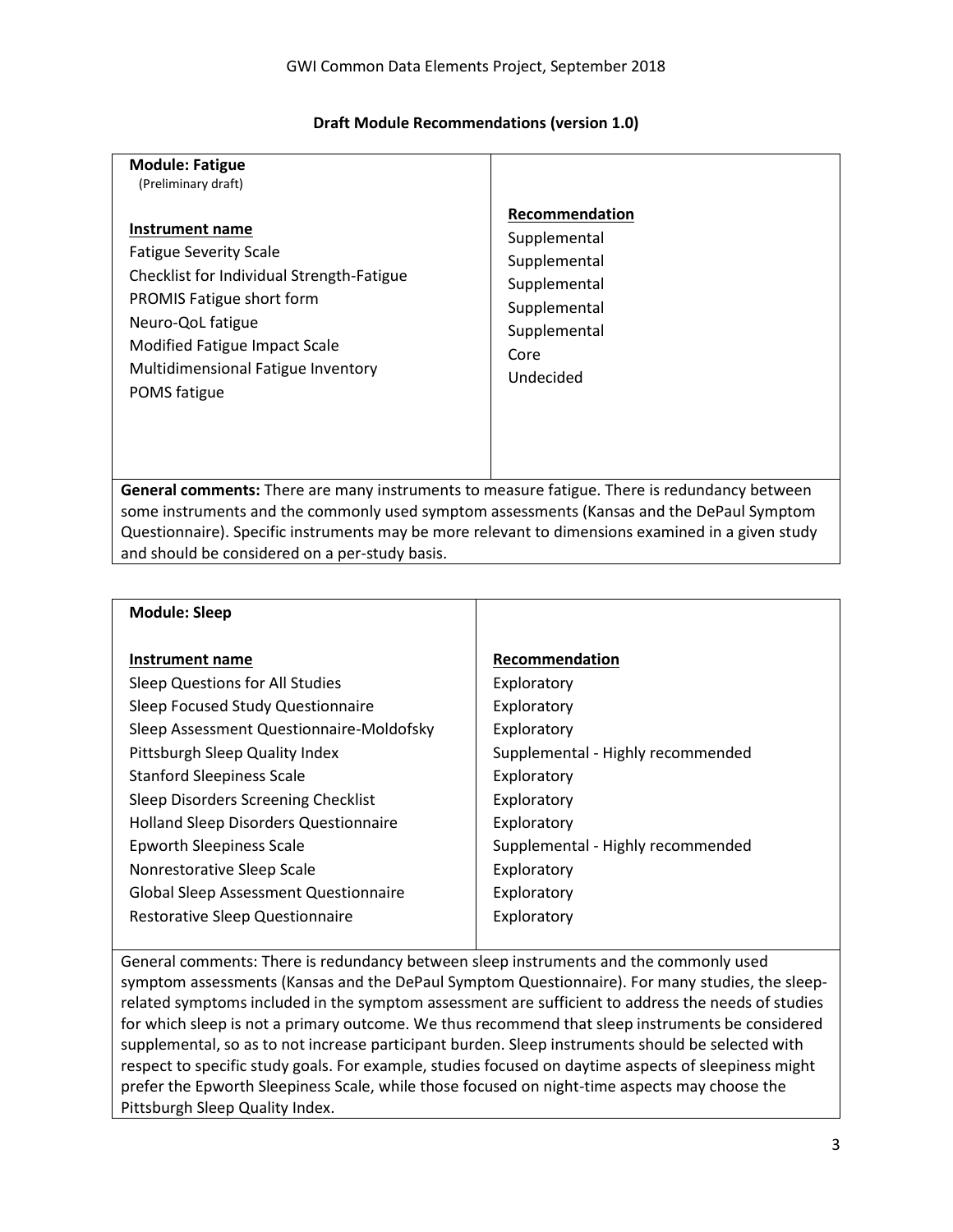| <b>Module: Pain</b>                                                                                                                                                                                                                                                                                                                                                              |                                                                                                                                                                         |  |
|----------------------------------------------------------------------------------------------------------------------------------------------------------------------------------------------------------------------------------------------------------------------------------------------------------------------------------------------------------------------------------|-------------------------------------------------------------------------------------------------------------------------------------------------------------------------|--|
| (Preliminary draft)                                                                                                                                                                                                                                                                                                                                                              |                                                                                                                                                                         |  |
| Instrument name<br><b>Brief Pain Index</b><br>Fibromyalgia Impact Questionnaire - revised<br><b>McGill Pain Questionnaire SFv2</b><br>Faces Pain Scale - revised<br>Visual Analogue Scale<br>Pain Frequency - Severity - Duration<br>Neuropathic Pain Symptom Inventory<br>PROMIS pain interference short form<br>PROMIS pain behavior short form<br>Widespread Pain Index (ACR) | Recommendation<br>Supplemental<br>Exploratory<br>Supplemental<br>Exploratory<br>Exploratory<br>Exploratory<br>Exploratory<br>Exploratory<br>Exploratory<br>Supplemental |  |
| General comments: The domain of pain is central to the experience of Gulf War Illness.                                                                                                                                                                                                                                                                                           |                                                                                                                                                                         |  |
| There are a number of pain assessment instruments suggested for ME/CFS, many of which                                                                                                                                                                                                                                                                                            |                                                                                                                                                                         |  |
| lack validation in GWI settings. These also have different areas of focus, e.g., pain location,                                                                                                                                                                                                                                                                                  |                                                                                                                                                                         |  |
| severity, hip/knee pain, and interference with common activities.                                                                                                                                                                                                                                                                                                                |                                                                                                                                                                         |  |

| <b>Module: Quality of Life</b> |                |
|--------------------------------|----------------|
| Instrument name                | Recommendation |
| $VR-36 + PCs$ and MCS          | Core           |
| $VR-12$                        | Supplemental   |
| <b>VR-8</b>                    | Supplemental   |
| NIH Neuro-QoL (PROMIS)         | Exploratory    |
| WHO Well-Being Index (5)       | Exploratory    |
| WHO Well-Being Index (10)      | Exploratory    |
| EuroQoL                        | Exploratory    |
| <b>HRQoL</b>                   | Exploratory    |
|                                |                |

General comments: The VR-36 is currently the most widely used QoL instrument in ME/CFS and GWI. It is included in the WRIISC intake package. The physical and vitality subscales are often used as functional measures, and some users use alternate item weightings to (de)emphasize the contributions of selected domains. It is also important, when capturing QoL, to be sure that we capture emotional well-being and do not focus entirely on physical aspects of health. Alternate measures include the VR-12, VR-8, NIH Neuro-QoL (PROMIS), the WHO 5- and 10-question Well-Being Indices, EuroQoL, and HRQoL. There is a need for empirical evidence regarding sensitivity to change within the GWI population for many of these measures. In the absence of additional data, we recommend the VR-36 as the core instrument.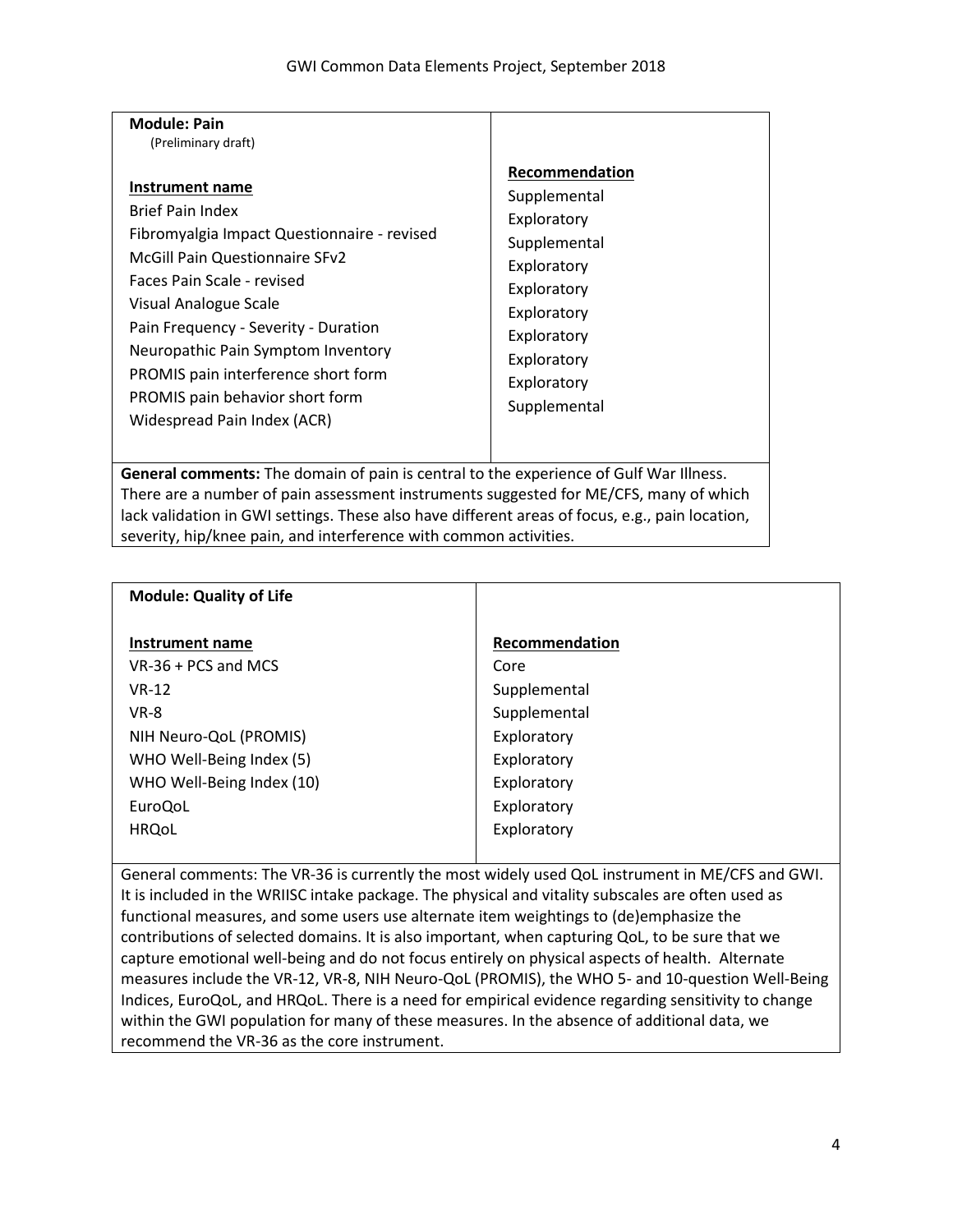| <b>Module: Functional Status</b>                                                                                                                                                                                                                                                                                                                                                                                                                                                                                                                                                                    |                                                                                                                                       |
|-----------------------------------------------------------------------------------------------------------------------------------------------------------------------------------------------------------------------------------------------------------------------------------------------------------------------------------------------------------------------------------------------------------------------------------------------------------------------------------------------------------------------------------------------------------------------------------------------------|---------------------------------------------------------------------------------------------------------------------------------------|
| <b>Instrument name</b><br>Karnofsky Scale<br><b>WHODAS</b><br>SF-36 physical component subscale<br>SF-36 vitality subscale<br><b>Bell CFIDS disability scale</b><br>Functional Disability Index - child<br>Functional Disability Index - parent                                                                                                                                                                                                                                                                                                                                                     | Recommendation<br>Supplemental - Highly Recommended<br>Exploratory<br>Core<br>Core<br>Supplemental - Highly Recommended<br>N/A<br>N/A |
| General comments: Common measures of functional status include the Karnofsky scale (adaptation<br>for chronic disease), WHODAS, and the physical (PCS) and vitality subscores of the SF-36. The<br>Karnofsky scale is likely redundant to other functional scales as a self-report scale, but may stand<br>alone when considered as an objective clinician-report scale. At this time, we recommend the SF-36<br>physical and vitality subscales as core functional status instruments, with the Karnofsky scale and Bell<br>CFIDS disability scale as highly recommended supplemental instruments. |                                                                                                                                       |
| <b>Module: Cardiopulmonary Exercise Test</b>                                                                                                                                                                                                                                                                                                                                                                                                                                                                                                                                                        |                                                                                                                                       |
| (CPET)                                                                                                                                                                                                                                                                                                                                                                                                                                                                                                                                                                                              |                                                                                                                                       |
| <b>GWI Exercise Challenge Studies</b>                                                                                                                                                                                                                                                                                                                                                                                                                                                                                                                                                               | Supplemental - Highly Recommended                                                                                                     |
| Prior to instrumentation and testing                                                                                                                                                                                                                                                                                                                                                                                                                                                                                                                                                                |                                                                                                                                       |
| Exercise pre-participation health<br>screening, <sup>16</sup> including assessment of<br>physical activity behavior via<br>questionnaire, accelerometry <sup>17,18</sup> or<br>both.                                                                                                                                                                                                                                                                                                                                                                                                                |                                                                                                                                       |
| Participant height, body weight, and<br>age                                                                                                                                                                                                                                                                                                                                                                                                                                                                                                                                                         |                                                                                                                                       |
| 24 hour recall of drug or supplement<br>use                                                                                                                                                                                                                                                                                                                                                                                                                                                                                                                                                         |                                                                                                                                       |
| Whether or not participant arrived to<br>the laboratory in a fasted state                                                                                                                                                                                                                                                                                                                                                                                                                                                                                                                           |                                                                                                                                       |
| Atmospheric conditions in the testing<br>environment (i.e., barometric<br>pressure, mmHg, humidity, %, and<br>temperature, C°)                                                                                                                                                                                                                                                                                                                                                                                                                                                                      |                                                                                                                                       |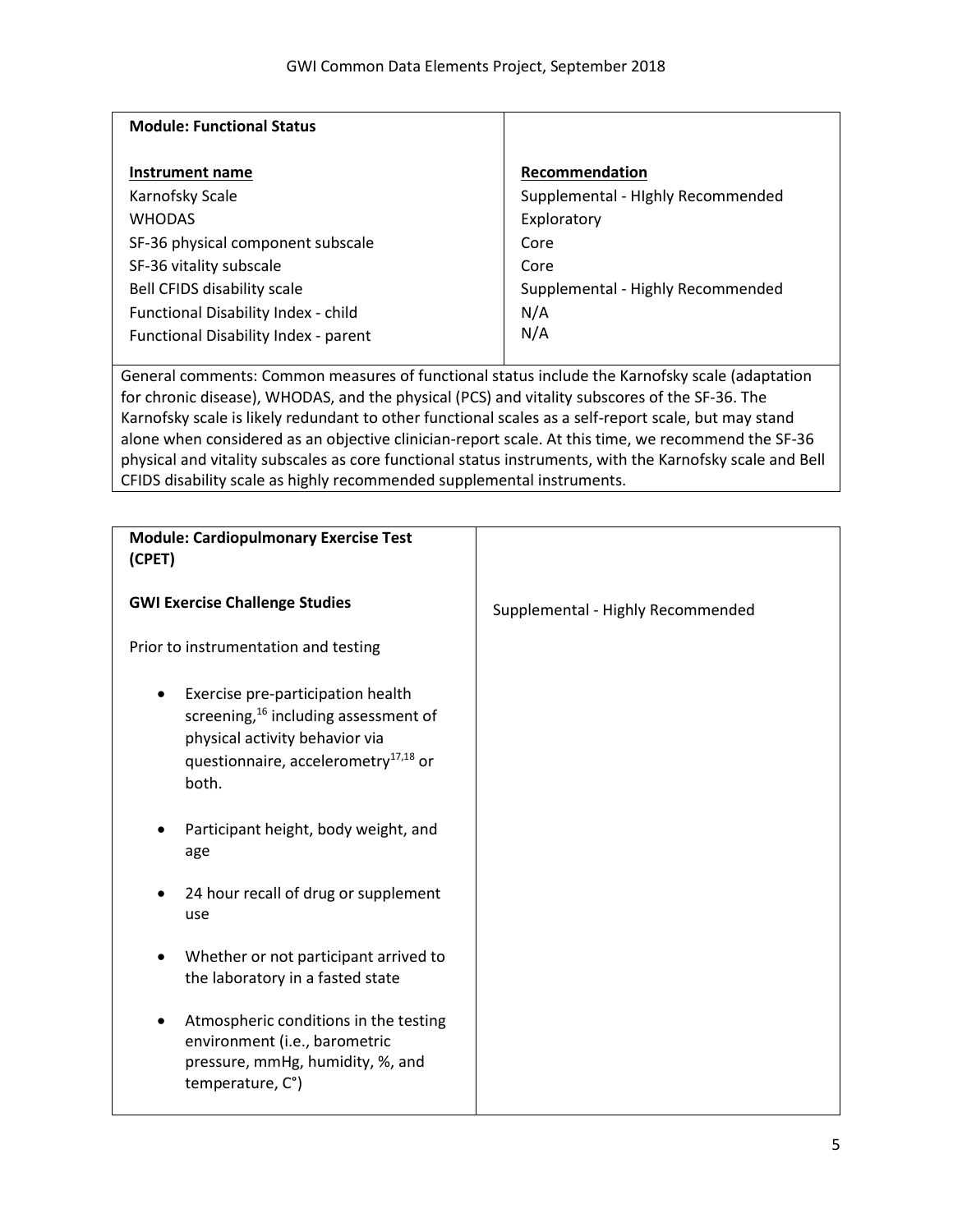| $\bullet$ | Heart rate and blood pressure                                           |                                   |
|-----------|-------------------------------------------------------------------------|-----------------------------------|
|           | Gulf War Illness symptom severity                                       |                                   |
|           | questionnaires                                                          |                                   |
|           |                                                                         | Supplemental - Highly Recommended |
|           | During testing                                                          |                                   |
|           |                                                                         |                                   |
|           |                                                                         |                                   |
|           | Oxygen consumption, carbon dioxide                                      |                                   |
|           | production, ventilation via indirect                                    |                                   |
|           | calorimetry (resting and                                                |                                   |
|           | during exercise)                                                        |                                   |
|           |                                                                         |                                   |
|           |                                                                         |                                   |
|           | Heart rate                                                              |                                   |
|           | Rating of perceived exertion (6-20                                      |                                   |
|           | scale)                                                                  |                                   |
|           | <b>Blood pressure</b>                                                   |                                   |
|           | Exercise intensity (% of estimated                                      |                                   |
|           | maximum)                                                                |                                   |
|           |                                                                         |                                   |
|           | Workload (rpm and watts for cycling                                     |                                   |
|           | studies, speed/% grade for treadmill                                    |                                   |
|           | studies)                                                                |                                   |
|           |                                                                         | Supplemental - Highly Recommended |
|           | Immediately after testing                                               |                                   |
|           |                                                                         |                                   |
|           |                                                                         |                                   |
|           | Reason why exercise was stopped by                                      |                                   |
|           | participant (e.g., target testing                                       |                                   |
|           | duration complete,                                                      |                                   |
|           | breathlessness, muscle pain, fatigue,                                   |                                   |
|           | other) or test administrator (e.g.,                                     |                                   |
|           | contraindications to exercise) <sup>19</sup>                            |                                   |
|           |                                                                         |                                   |
|           | <b>Blood lactate</b>                                                    |                                   |
|           |                                                                         |                                   |
|           |                                                                         | Supplemental-Recommended          |
|           | Prior to instrumentation and testing                                    |                                   |
| $\bullet$ | Participant expectations for effects of                                 |                                   |
|           | exercise on psychological and<br>physical health outcomes <sup>20</sup> |                                   |
|           |                                                                         |                                   |
|           |                                                                         |                                   |
|           |                                                                         |                                   |
|           |                                                                         |                                   |
|           |                                                                         |                                   |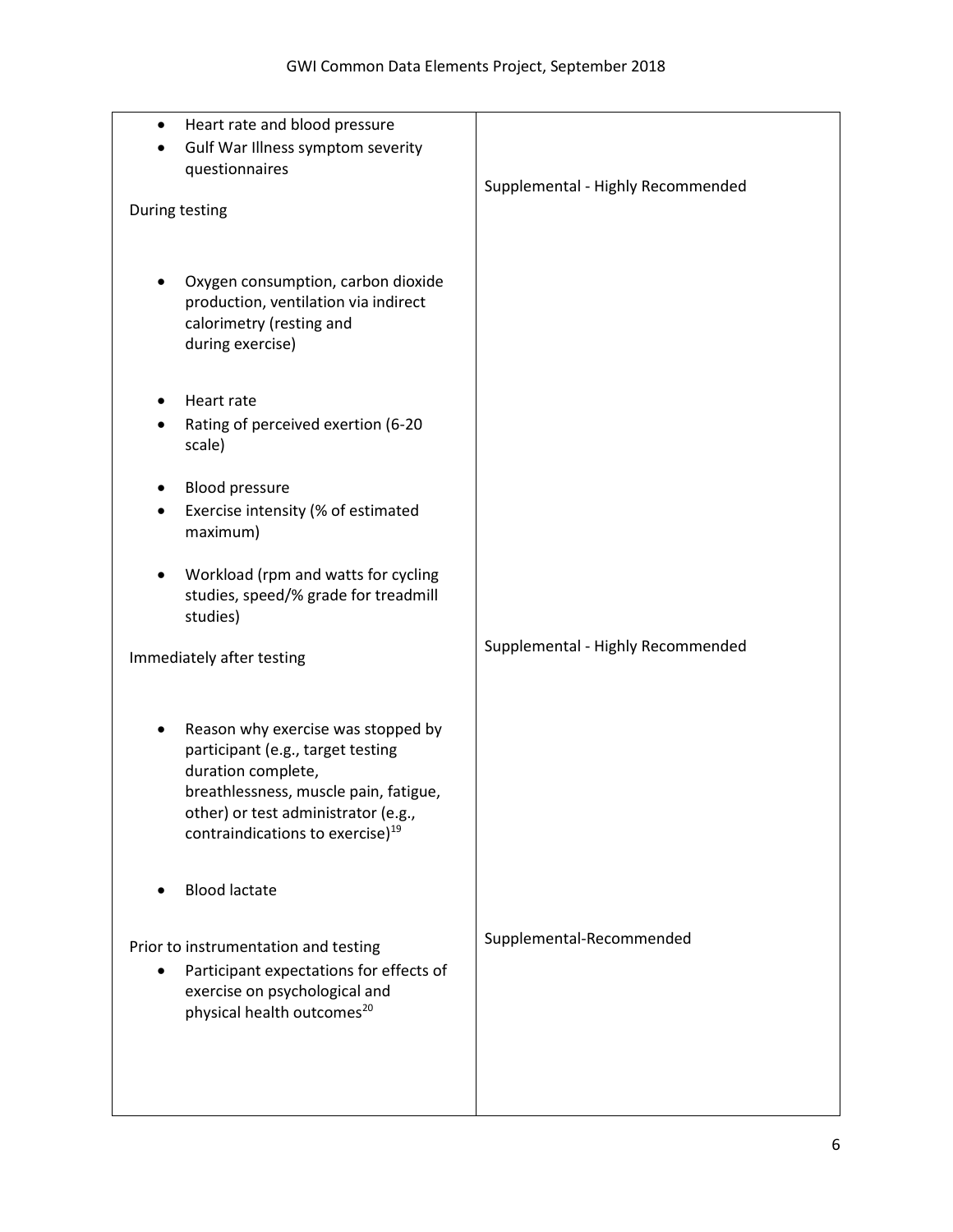| During testing                                                                                          | Supplemental-Recommended |
|---------------------------------------------------------------------------------------------------------|--------------------------|
| Muscle pain in exercising muscles <sup>21</sup><br>$\bullet$                                            |                          |
| Blood lactate (resting and during<br>$\bullet$<br>exercise)                                             |                          |
| Collection of physiological and<br>$\bullet$<br>perceptual measures during active<br>recovery/cool down |                          |

General comments: **:** In an exercise challenge study, maximal or sub-maximal exercise protocols are used to perturb physiological systems and determine the effects of this perturbation on various other outcomes such as cognitive performance, sensory perception (e.g. pain & fatigue), mood (e.g. depression & anxiety) and others. These changes are often compared between veterans with Gulf War Illness (GWI) and healthy control participants in order to study the patho-physiology of GWI. The term cardio-pulmonary exercise testing (abbreviated as CPET<sup>1,2</sup> or CPX<sup>3,4</sup>) can be applied when indirect calorimetry is used to measure respiratory oxygen uptake  $(\rm \ddot{V}O_2)$ , carbon dioxide production  $(VCO<sub>2</sub>)$ , and ventilation (VE) during a maximal or sub-maximal exercise challenge protocol. To date, 11 exercise challenge studies have been published that used maximal or sub-maximal exercise protocols to evaluate a variety of perceptual and physiological outcomes in  $GWV<sup>5-15</sup>$ (Supplemental Table 1). Regardless of how or why these protocols are employed, there are important data element considerations that can improve their validity, reliability & comparability. Tables 1 & 2 provide a bulleted list of data elements that we recommend be collected to improve comparability/ interpretability between exercise challenge studies.

## **Notes:**

- (i) Because exercise challenge protocols are not considered to be CORE data elements in studies involving Gulf War Veterans, meaning that not all studies are expected to include an exercise component, we categorize these recommendations as either "Supplemental - Highly Recommended" (Table 1) or "Supplemental" (Table 2). Therefore, these recommendations apply specifically to studies of GWV that include an exercise challenge.
- (ii) The term "exercise challenge study" can apply to both maximal and sub-maximal exercise protocols. To date, 7 studies involving Gulf War Veterans have reported using maximal exercise<sup>5-8,10,13,14</sup> and 4 have reported using both maximal and sub-maximal exercise<sup>9,11,12,15</sup> (Supplemental Table 1). These recommendations apply to studies that use maximal or submaximal exercise protocols.
- (iii) We have listed the use of CPET methodology in exercise challenge studies as supplementalhighly recommended because it is regarded as the gold standard method for exercise testing<sup>3</sup> and has demonstrated diagnostic utility in many other clinical populations.<sup>2, 4</sup> However, a majority of the following recommendations also apply to investigators who are conducting exercise challenge studies without the use of indirect calorimetry instruments needed for CPET.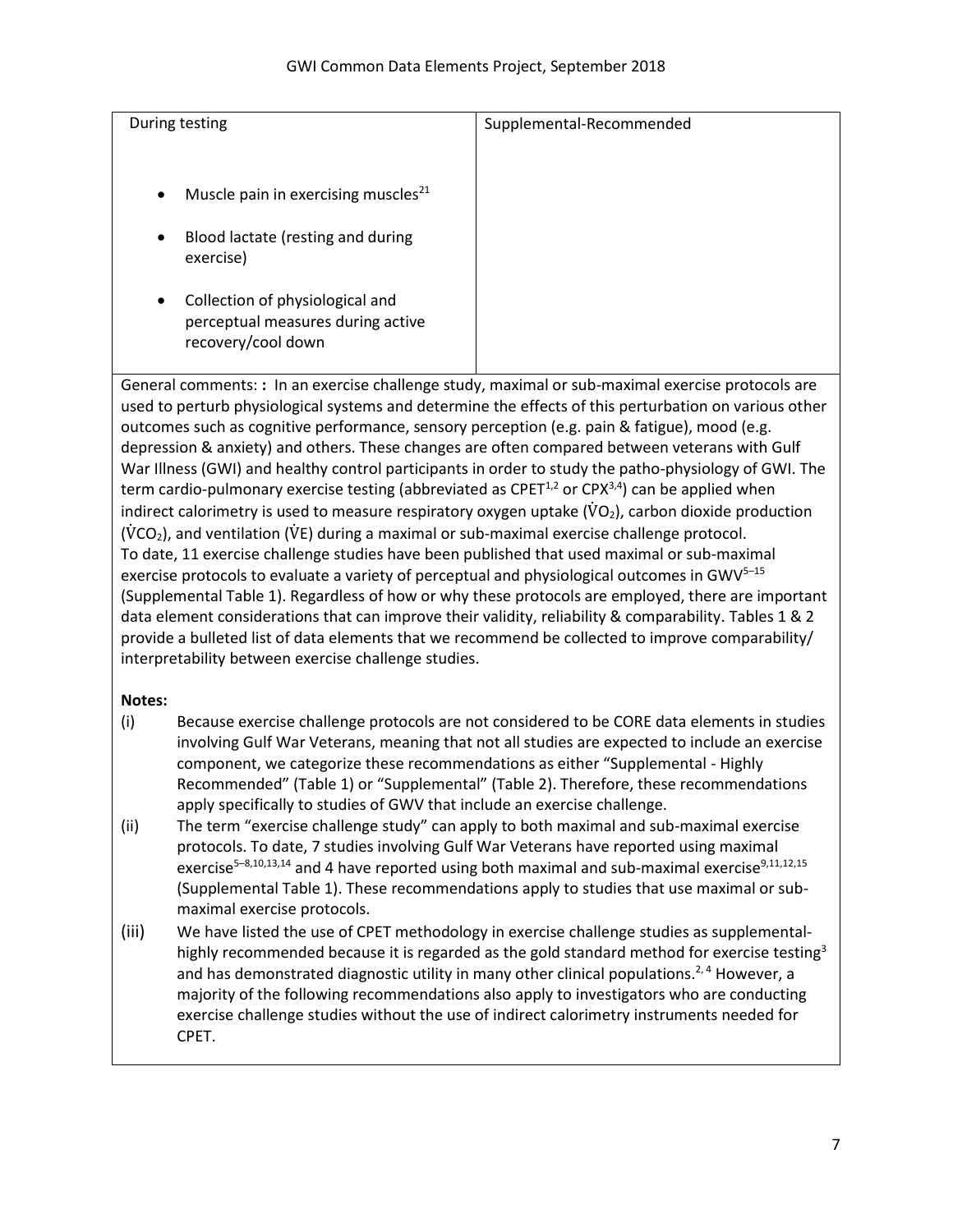| Module: Neurological/Cognitive/Imaging             |                                 |
|----------------------------------------------------|---------------------------------|
| <b>Neuroimaging</b>                                |                                 |
| Instrument name:                                   | <b>Recommendation:</b>          |
| Diffusion Tensor Imaging (DTI)                     | Supplemental-Highly Recommended |
| Electroencephalography (EEG)                       | Supplemental-Highly Recommended |
| Functional Magnetic Resonance Imaging (fMRI)       | Supplemental-Highly Recommended |
| Low-resolution electromagnetic tomography (LORETA) | Supplemental-Highly Recommended |
| Magnetic Resonance Imaging (MRI)                   | Supplemental-Highly Recommended |
| Magnetic Resonance Spectroscopy (MRS)              | Supplemental-Highly Recommended |
| Magnetoencephalography (MEG)                       | Supplemental-Highly Recommended |
| Positron Emission Tomography (PET)                 | Supplemental-Highly Recommended |
| Quantitative Electroencephalography (qEEG)         | Supplemental-Highly Recommended |

**General Comments:** PET and MRS CRF forms have been updated to reflect neuroinflammatory and oxidative stress markers being studied in GWI. All CRFs have been recommended as supplementalhighly recommended for use if the study is using that imaging modality (i.e. MRS CRF if doing MRS study). In addition, FreeSurfer post-processing software and quantitative susceptibility mapping for iron markers were also recommended in the summary form.

| Neuropsychological                                                                                                                                |                                 |
|---------------------------------------------------------------------------------------------------------------------------------------------------|---------------------------------|
| Instrument name:                                                                                                                                  | <b>Recommendation:</b>          |
| Weschler Adult Intelligence Scale- IV (WAIS-IV)<br>Recommended tests: Digit spans, Block Design                                                   | Supplemental-Highly Recommended |
| Profile of Mood States (POMS)                                                                                                                     | Supplemental-Highly Recommended |
| Davidson Trauma Scale (DTS)- PTSD                                                                                                                 | Supplemental-Highly Recommended |
| Delis-Kaplan Executive Function System (D-KEFS)<br>Recommended modules: Color-Word-Interference Test,<br><b>Trail Making Test, Verbal Fluency</b> | Supplemental-Highly Recommended |
| California Verbal Learning Test- Second Edition (CVLT-II)                                                                                         | Supplemental-Highly Recommended |
| Rey-Osterrieth Complex Figure Test (ROCF)                                                                                                         | Supplemental-Highly Recommended |
|                                                                                                                                                   |                                 |
| Finger Tap Test                                                                                                                                   | Supplemental                    |
| <b>Grooved Pegboard Test</b>                                                                                                                      | Supplemental                    |
| Hopkins Verbal Learning Test (HVLT)                                                                                                               | Supplemental                    |
| Brief Visual Memory Test (BVMT)                                                                                                                   | Supplemental                    |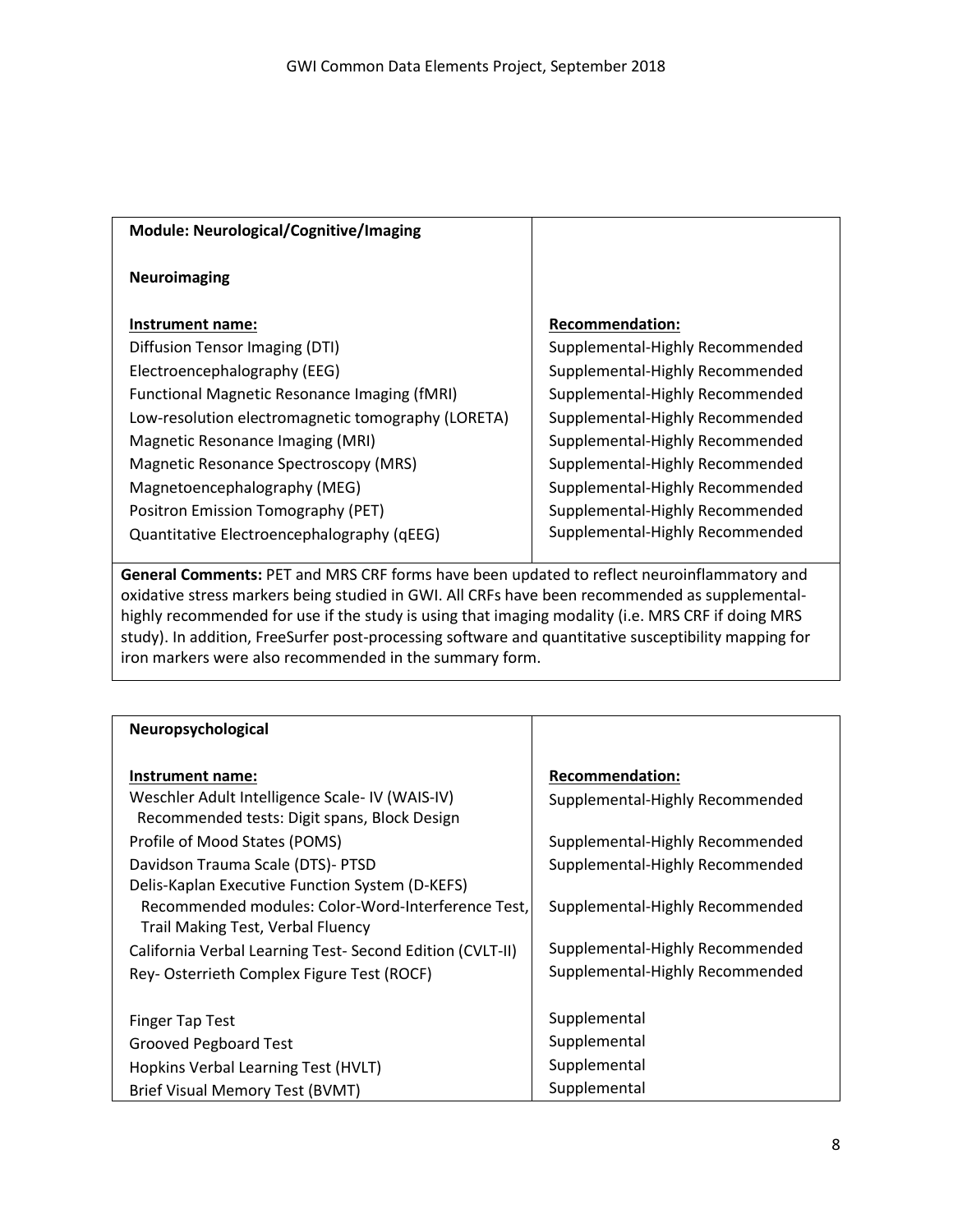| PTSD Checklist for DSM-V (PCL-5)                                         | Supplemental |
|--------------------------------------------------------------------------|--------------|
| Center for Epidemiological Studies Depression Scale (CES-D) Supplemental |              |
| Clinician Administered PTSD Scale (CAPS-5)                               | Supplemental |
| Structured Clincal Inteview for DSM-IV (SCID-5)                          | Supplemental |
|                                                                          |              |

**General Comments:** The neuropsychological test battery has been updated for highly recommended tests based on being used in at least 3 GWI studies, covering areas of cognition identified as problematic in GWI in a recent meta-analysis (Janulewicz et al., 2017), and instruments frequently used clinically in these areas were classified as Supplemental-Highly Recommended. Supplemental tests were chosen based on the fact that they offer multiple test versions suitable for multiple testing sessions in treatment trials and cover relevant cognitive domains in GWI.

| <b>Neurological</b>                         |                                                              |
|---------------------------------------------|--------------------------------------------------------------|
| Instrument name:<br><b>Neurological CRF</b> | <b>Recommendation:</b><br>Supplemental-Highly<br>Recommended |

**General Comments:** The neurological CRF was considered appropriate for the studies using a neurological exam in veterans with GWI and was therefore recommended as supplemental-highly recommended for those studies.

| <b>Module: Autonomic</b>                                                                             |                               |
|------------------------------------------------------------------------------------------------------|-------------------------------|
| Instrument name                                                                                      | Recommendation                |
| Compass-31                                                                                           | Supplemental-Highly Recommend |
| Dolorimetry                                                                                          | Supplemental-Highly Recommend |
| <b>Passive Standing Test CRF</b>                                                                     | Exploratory                   |
| Modified Orthostatic Symptom Grading Scale CRF                                                       | Exploratory                   |
| <b>Heart Rate Variability</b>                                                                        | Exploratory                   |
| <b>Tilt Table Test</b>                                                                               | Exploratory                   |
| <b>Romberg Test</b>                                                                                  | Exploratory                   |
| <b>Sudomotor Test</b>                                                                                | Exploratory                   |
| Pupilometry                                                                                          | Exploratory                   |
| <b>Beighton Score</b>                                                                                | N/A                           |
|                                                                                                      |                               |
| <b>Coneral comments:</b> Compasse 21 and Dolorimetry measures were considered as Sunplemental Highly |                               |

**General comments:** Compass-31 and Dolorimetry measures were considered as Supplemental Highly Recommended for autonomic studies and the additional tasks as Exploratory for GWI. Suggested modifications for the GWI protocol include the removal of the Beighton Score CRF from the CDEs since joint hypermobility is less relevant to veterans with GWI and the addition of Heart Rate Variability, Tilt Table Test, Romberg Test, Sudomotor Test, Pupilometry, and Dolorimetry testing because they have been shown to be significantly different in GWI studies. It was also recommended that the Passive Standing Test CRF be modified to 5 minutes standing rather than 10 minutes.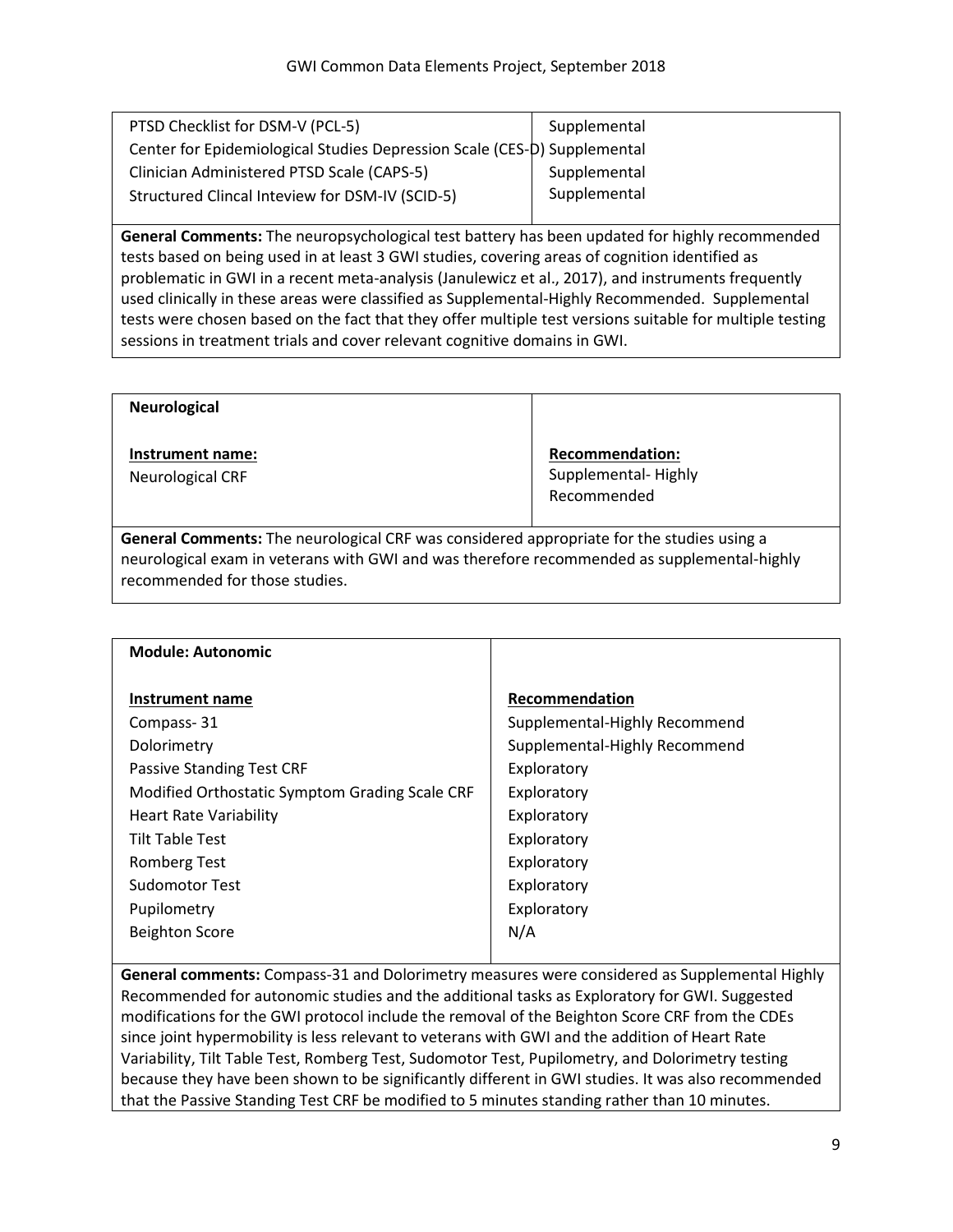| <b>Module: Endocrine/Neuroendocrine</b>                                                             |                                                                 |
|-----------------------------------------------------------------------------------------------------|-----------------------------------------------------------------|
| <b>Instrument: Case Report Forms (CRF)</b><br><b>Neuroendocrine Labs</b><br>(a) Cortisol            | <b>Recommendation:</b><br>Supplemental-Highly Recommended       |
| (b) Diabetes<br>(c) Thyroid<br>(d) Sex hormones                                                     |                                                                 |
| (e) other endocrine<br>Neuroendocrine/ Hypothalamic Symptoms                                        | Supplemental-Highly Recommended                                 |
| <b>Reproductive and Hormonal History</b><br><b>ASA Dietary Survey</b><br><b>Dietary Supplements</b> | Supplemental-Highly Recommended<br>Supplemental<br>Supplemental |
|                                                                                                     |                                                                 |

**General Comments:** The module name has been changed to Endocrine/Neuroendocrine. The Neuroendocrine Labs, Neuroendocrine/hypothalamic symptoms and reproductive and hormonal history CRFs were all listed as Supplemental-highly recommended with modifications and the ASA dietary survey and Dietary Supplements CRF were considered supplemental. To be more relevant to GWI, dexamethasone challenge task was added to the Neuroendocrine Labs CRF and oral glucose tolerance test, fluid-deprivation test and plasma renin activity were removed. Other additions to the Neuroendocrine labs CRF include metabolic syndrome measures (cholesterol, triglycerides, BP, glucose) and liver enzymes which have been shown to be associated with GWI in some studies. A separate dietary survey and dietary supplements usage form was recommended and the forms were adopted from the Mitochondrial and GI disease CDEs. Through the quantification of multiple hormones it is possible to generate cross-sectional data that can be used to determine comorbid endocrine conditions in GWI. Prior neuroendocrine differences found in GWI have focused on cortisol and HPA axis function, ACTH and using the dexamethasone challenge test. Differences have also been found to be correlated with neutoxicant exposures. Questions have been added for these areas to the Neuroendocrine Labs form to make it more relevant to GWI.

| <b>Recommendation:</b>                            |
|---------------------------------------------------|
|                                                   |
| Supplemental-Highly Recommended                   |
| Supplemental                                      |
| Supplemental-Highly Recommended                   |
| Supplemental-Highly Recommended                   |
| Supplemental                                      |
| Exploratory (change to GWI specific<br>exposures) |
|                                                   |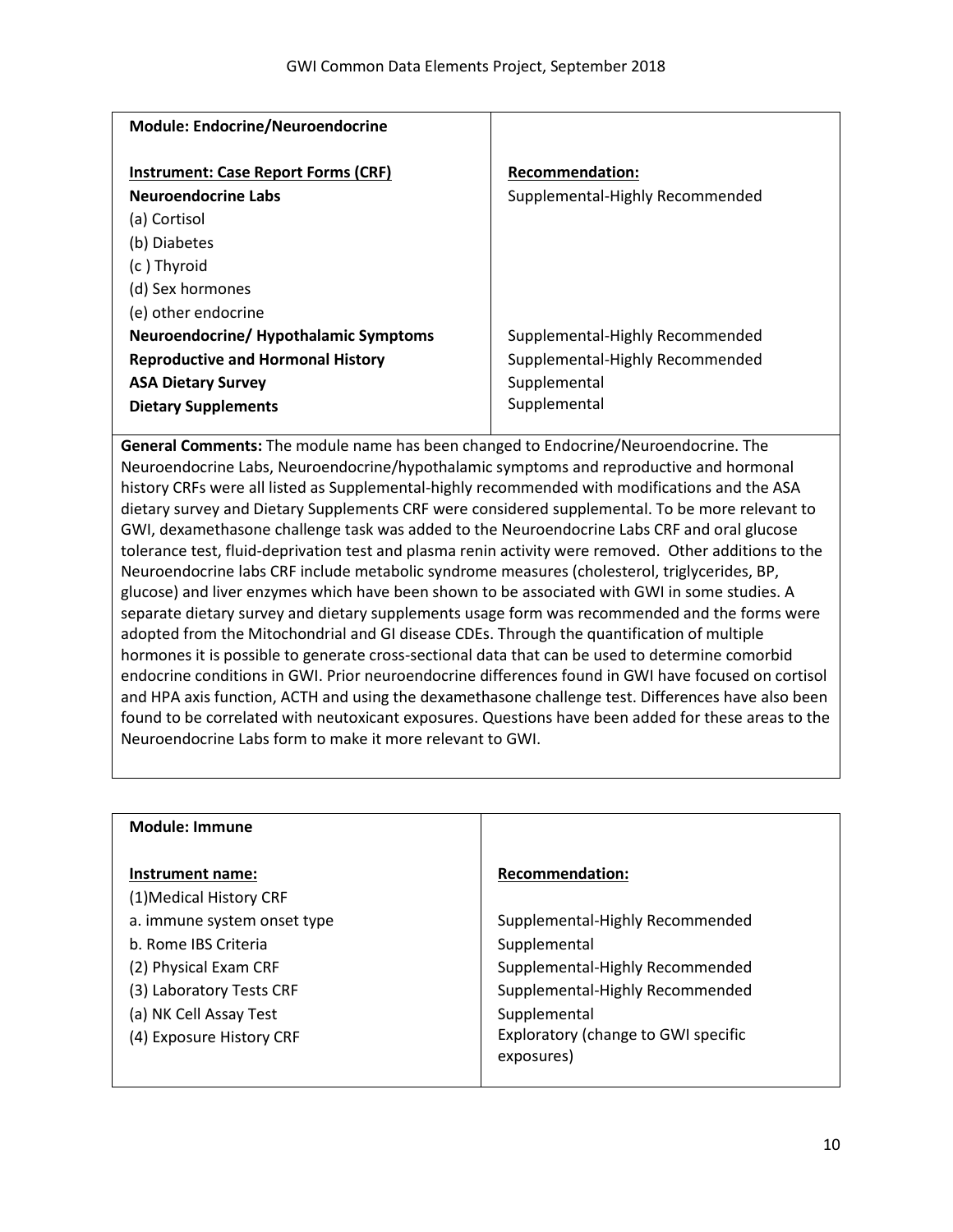**General comments:** The four recommended CRFs for Immune function were recommended for GWI with modifications. Modifications were made to the Laboratory Tests CRF to make it more relevant to GWI by removing several sections regarding extensive and costly infectious disease and hypersensitivity testing and adding sections regarding additional proinflammatory cytokine and CNS autoantibody markers shown to be associated with GWI in prior studies. (Table 1 Blood Laboratory Tests, Table 2A Infectious Disease Laboratory Tests- Serum Antibodies, Table 2B Infectious Disease Laboratory Tests- PCR, Other, and Table 3 Autoimmunological and Other Immune Profiling Laboratory Tests, and Table 4 Hypsersensitivity Lab Tests). The exposure CRF was not considered appropriate for GWI and a new exposure form was recommended and classified as exploratory. Rome IBS Criteria was also considered important in GWI research but changed from core to the supplemental category.

| <b>Module: Biomarkers</b>                                                                                                               |                                  |
|-----------------------------------------------------------------------------------------------------------------------------------------|----------------------------------|
| Instrument name:                                                                                                                        | <b>Recommendation:</b>           |
| <b>Biomarker Categories:</b>                                                                                                            |                                  |
| OMICS:                                                                                                                                  | Exploratory                      |
| Microbiome/ Microorganisms                                                                                                              | Exploratory                      |
| Proteome/ Proteins                                                                                                                      | Exploratory                      |
| Metaolome/ Metabolism                                                                                                                   | Exploratory                      |
| Genome/ Epigenome                                                                                                                       | Exploratory                      |
| Gene expression/ Transcriptome                                                                                                          | Exploratory                      |
| miRNA profiling                                                                                                                         | Exploratory                      |
| Multiplex vs. SRM assays                                                                                                                | Exploratory                      |
| <b>Bioinformatics Pathways</b>                                                                                                          | Exploratory                      |
| Interconnect omic data                                                                                                                  | Exploratory                      |
| NON-OMICS:                                                                                                                              |                                  |
| Protein array analysis                                                                                                                  | Exploratory                      |
| <b>Cytokine measurements</b>                                                                                                            | Exploratory                      |
| <b>Chemokine Measurements</b>                                                                                                           | Exploratory                      |
| Flow-cytometry measurements of immune cells                                                                                             | Exploratory                      |
| Autoantibody analyses                                                                                                                   | Exploratory                      |
| Individual protein quantification                                                                                                       | Exploratory                      |
| Biomkarkers of autonomic system dysfunction                                                                                             | Exploratory                      |
| <b>Blood chemistry</b>                                                                                                                  | Exploratory                      |
| Elements from detoxification pathways                                                                                                   | Exploratory                      |
| Exosomes                                                                                                                                | Exploratory                      |
| <b>Biomarker Guidelines</b><br><b>Biomarkers- Related Sample and Medication</b><br><b>Questions</b><br><b>Biomarker Reference Table</b> | Supplemental-Highly<br>recommend |

**General Comments:** The biomarker subcategories were modified by adding eight additional categories relevant to GWI, and they are now divided between omics and non-omics categories. All